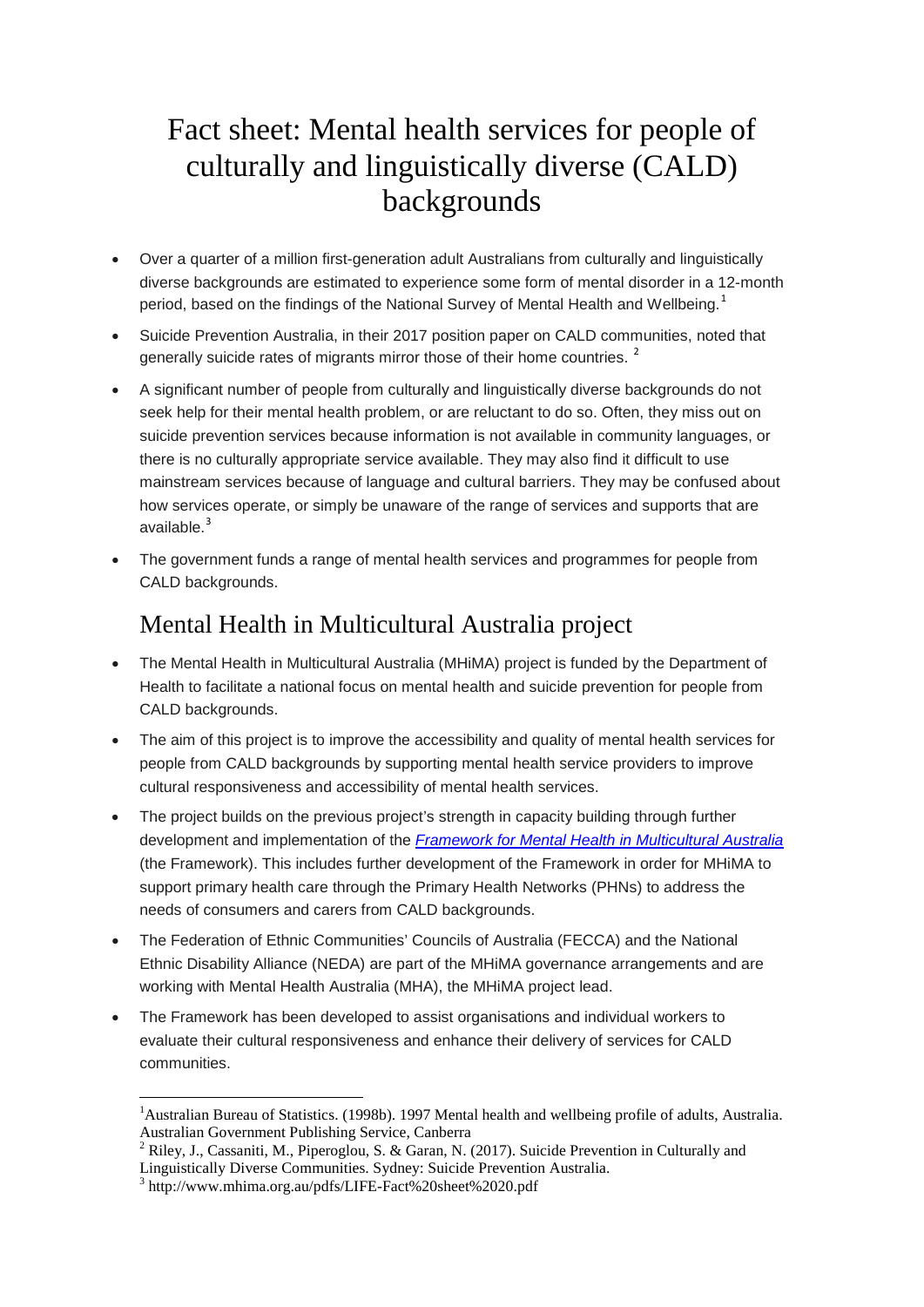- Through MHiMA the capacity of individuals, communities and healthcare providers to address the unique and significant mental health needs of Australia's CALD population, including immigrant and refugee populations, will be improved and strengthened in a culturally responsive manner.
- MHiMA provides resources and information about the main providers of mental health services around Australia, transcultural mental health programs, multicultural psychosocial recovery-oriented services and specialist refugee support. For more information and links to these services, please visit the following website:

[http://www.mhima.org.au/resources-and-information/Services-and-organisations/mental](http://www.mhima.org.au/resources-and-information/Services-and-organisations/mental-health-services)[health-services](http://www.mhima.org.au/resources-and-information/Services-and-organisations/mental-health-services) 

#### Mental Health Services

- People with a diagnosed mental disorder can access mental health services through [Primary](http://www.health.gov.au/PHN)  [Health Networks \(PHNs\)](http://www.health.gov.au/PHN) or Medicare subsided services under the [Better Access](http://www.health.gov.au/mentalhealth-betteraccess) to [Psychiatrists, Psychologists and General Practitioners through the MBS \(Better Access\)](http://www.health.gov.au/mentalhealth-betteraccess) [initiative.](http://www.health.gov.au/mentalhealth-betteraccess)
- The Government provides funding to PHNs to lead mental health and suicide prevention planning at a regional level. Through a flexible primary mental health care funding pool, PHNs improve outcomes for people with or at risk of mental illness and/or suicide, in partnership with relevant services.
- PHNs are required to commission primary mental health services within a person-centred stepped care approach, so that a range of service types are available within local regions to better match with individual and local population needs. Each PHN is required to commission services across six priority areas, namely:
	- Low intensity mental health services to improve targeting of psychological interventions to most appropriately support people with mild mental illness;
	- Early intervention for children and young people with, or at risk of, mental illness, including those with severe mental illness who are being managed in primary care;
	- Psychological therapies for people in under-serviced and/or hard to reach populations, including rural and remote populations;
	- Primary mental health care services for people with severe mental illness being managed in primary care, including clinical care coordination for people with severe and complex mental illness;
	- Encourage and promote a regional approach to suicide prevention; and
	- Enhance and better integrate Aboriginal and Torres Strait Islander mental health services at a local level.
- More information about the primary mental health services that are provided through PHNs and any eligibility requirements is available from your local PHN. The contact details for all PHNs can be obtained from the following website: [www.health.gov.au/phn.](http://www.health.gov.au/phn)
- The **Better Access initiative** aims to improve outcomes for people with a clinically-diagnosed mental disorder through evidence-based treatment. It is available to patients with an assessed mental disorder who would benefit from a structured approach to the management of their treatment needs. To find out more about how to access these services, please visit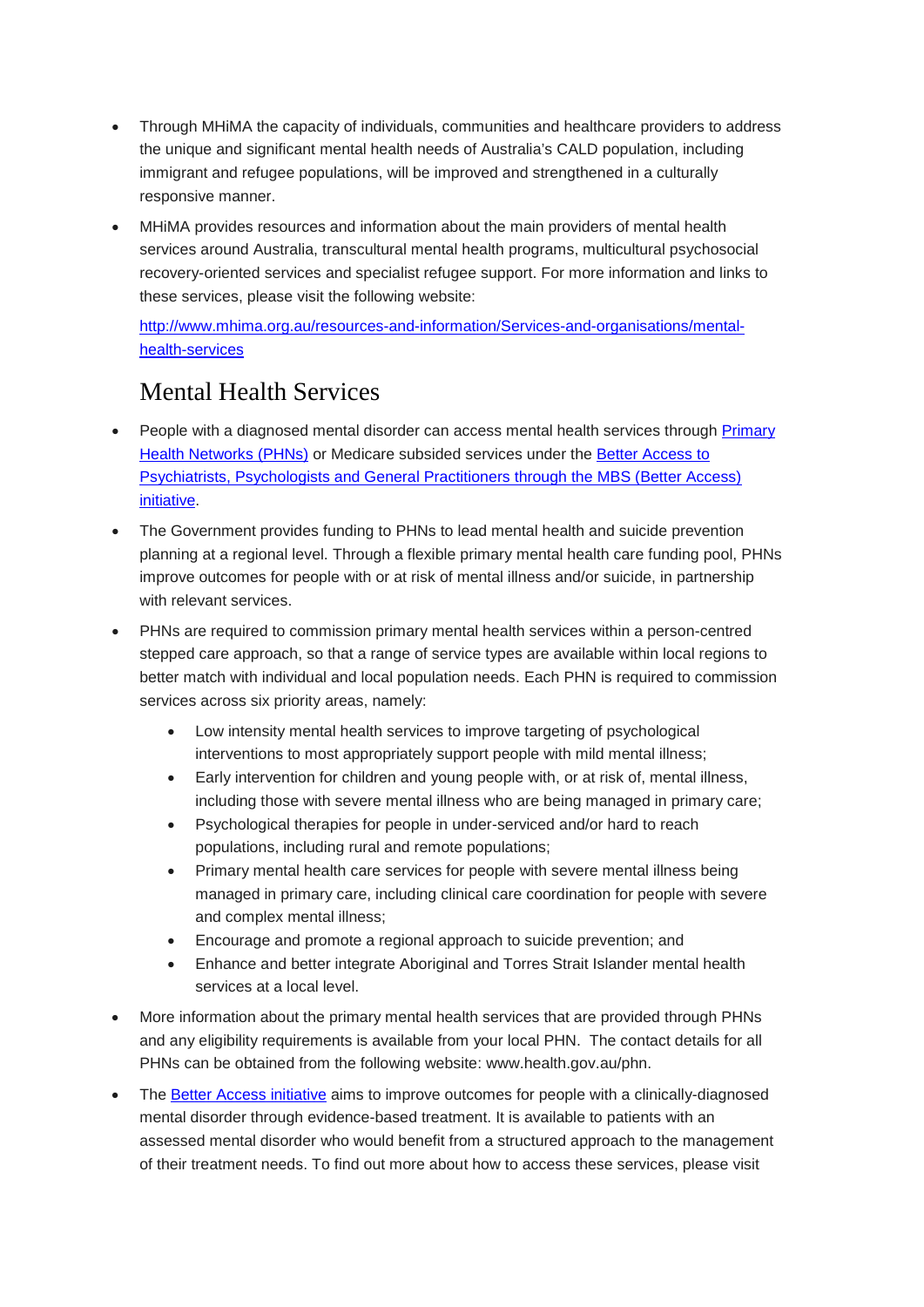the following website: [http://www.health.gov.au/internet/main/publishing.nsf/Content/mental](http://www.health.gov.au/internet/main/publishing.nsf/Content/mental-ba-fact-pat)[ba-fact-pat](http://www.health.gov.au/internet/main/publishing.nsf/Content/mental-ba-fact-pat)

• For more detailed information on the Better Access initiative MBS item descriptors and explanatory notes, please visit the Department of Health's [MBS Online website.](http://www.mbsonline.gov.au/internet/mbsonline/publishing.nsf/Content/Home)

#### Programme of Assistance for Survivors of Torture and Trauma (PASTT)

- The Department of Health provides funding to PASTT service providers to deliver mental health and other support to permanently resettled humanitarian entrants and those on temporary visa products living in the community who are experiencing psychological and/or psychosocial difficulties resulting from their pre-migration experiences of torture and trauma.
- PASTT services include:
	- Direct counselling and related support services, including advocacy and referrals to mainstream health and related services to individuals, families and groups who have experienced torture and trauma;
	- Education and training to mainstream health and related service providers;
	- Provision of resources to support and enhance the capacity of specialist counselling and related support services to deliver effective services and to respond to emerging client needs;
	- Community development and capacity building activities to emerging community groups; and
	- Outreach services to rural, regional and remote areas.
- Agencies delivering PASTT services are all members of a network of specialist rehabilitation agencies that work with survivors of torture and trauma, known as the Forum of Australian Services for Survivors of Torture and Trauma (FASSTT). There is a FASSTT member agency in each state and territory in Australia.
- Clients can be referred through a wide range of sources including Humanitarian Settlement Services (HSS) administered by the Department of Social Services (DSS), other settlement services, general practitioners and other health services, education providers, legal services, community services, family, friends, community members and through self-referral.

# Support for Day to Day Living in the Community

- The Support for Day to Day Living in the Community (D2DL) program is transitioning to the National Disability Insurance Scheme (NDIS). The program has been extended 30 June 2019 to support the transition of program funding to the NDIS. The extension will ensure service continuity for program clients until NDIS rollout is completed in each jurisdiction. More information about the transition of the D2DL program to the NDIS can be found on the [Department of Health website.](http://www.health.gov.au/internet/main/publishing.nsf/Content/mental-d2dl)
- The D2DL program is a structured activity program which aims to improve the quality of life for individuals with severe and persistent mental illness, including individuals from CALD communities.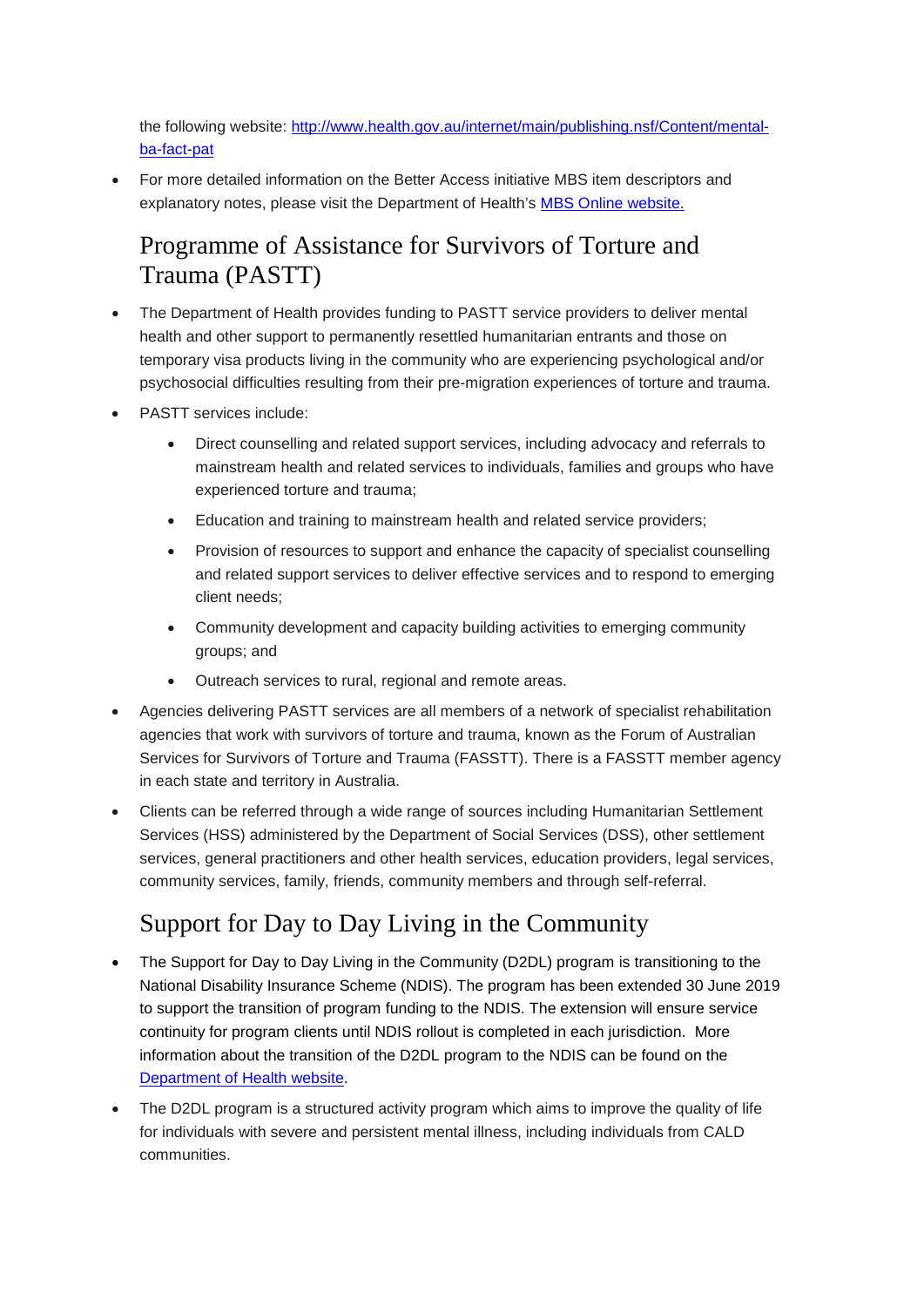- This program seeks to increase the ability of clients to participate in social, recreational and educational activities with the aim of living with an optimal level of independence in the community.
- 38 organisations around Australia are funded to provide D2DL services at 60 sites to approximately 8,700 people including difficult to reach groups such as people from CALD communities.

# Partners in Recovery

- The Partners in Recovery (PIR) program is transitioning to the National Disability Insurance Scheme (NDIS). The program has been extended to 30 June 2019 to support the transition of program funding to the NDIS. The extension will ensure service continuity for program clients until NDIS rollout is completed in each jurisdiction. More information about the transition of the PIR program to the NDIS can be found on the [Department of Health website.](http://www.health.gov.au/internet/main/publishing.nsf/Content/mental-pir)
- PIR aims to better support people with severe and persistent mental illness with complex needs and their carers and families, by getting multiple sectors, services and supports they may come into contact with (and could benefit from) to work in a more collaborative, coordinated, and integrated way.
- Through system collaboration, PIR promotes collective ownership and encourages innovative solutions to ensure effective and timely access to the services and supports required by people with severe and persistent mental illness with complex needs to sustain optimal health and wellbeing.

# Head to Health

- Central to the Australian Government's mental health reforms is making optimal use of digital mental health services, including through the development of a consumer-friendly digital mental health gateway, Head to Health.
- Head to Health aims to help people more easily access information, advice and digital mental health treatment options (and non-digital options if considered more appropriate to need).
- People seeking help and support, and anyone wanting to learn more on how to maintain good mental health wellbeing are encouraged to visit the website at: [www.headtohealth.gov.au](http://www.headtohealth.gov.au/)
- Head to Health includes information for people from Culturally and Linguistically Diverse backgrounds. Information supporting culturally and linguistically diverse people is available at: [https://headtohealth.gov.au/supporting-someone-else/supporting/culturally-and](https://headtohealth.gov.au/supporting-someone-else/supporting/culturally-and-linguistically-diverse-people)[linguistically-diverse-people](https://headtohealth.gov.au/supporting-someone-else/supporting/culturally-and-linguistically-diverse-people)

# Department of Social Services (DSS) measures

# Free Interpreting Service for medical practitioners

General Practitioners and approved medical specialists can use the Free Interpreting Service when delivering Medicare-rebateable services in private practice to anyone with a Medicare Card. Information on the [Free Interpreting Service](https://www.dss.gov.au/our-responsibilities/settlement-and-multicultural-affairs/programs-policy/settle-in-australia/help-with-english/free-interpreting-service) is available on the Department of Social Services Website.